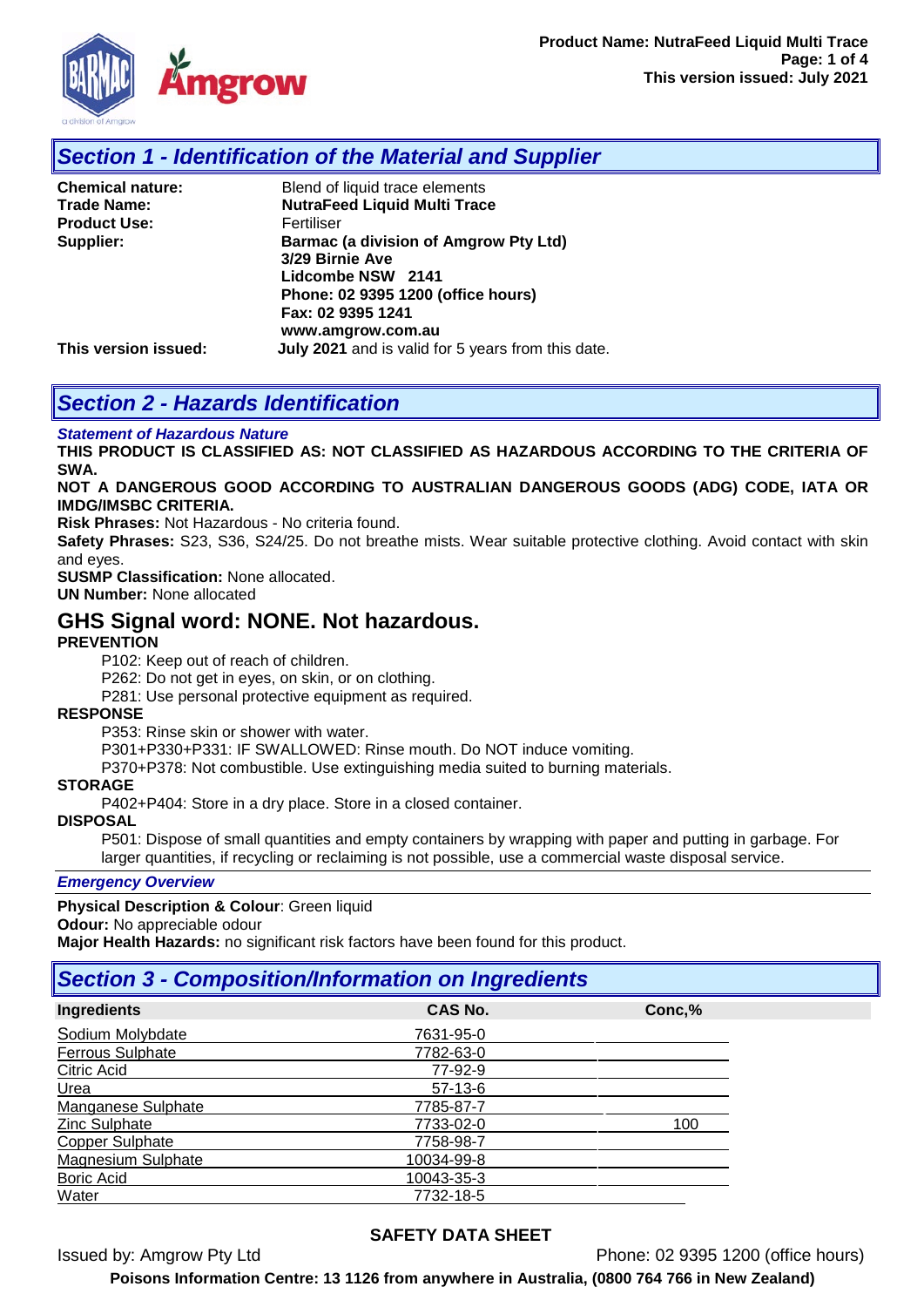

This is a commercial product whose exact ratio of components may vary slightly. Minor quantities of other non hazardous ingredients are also possible.

# *Section 4 - First Aid Measures*

**General Information:** You should call The Poisons Information Centre if you feel that you may have been poisoned, burned or irritated by this product. The number is 13 1126 from anywhere in Australia (0800 764 766 in New Zealand) and is available at all times. Have this SDS with you when you call.

**Inhalation:** If mists have been inhaled, and irritation has developed, remove to fresh air and observe until recovered. If irritation becomes painful or persists for more than about 30 minutes, seek medical advice

**Skin Contact:** Wash affected areas with water until chemical is removed. Remove all contaminated clothing and launder before re-use. If in doubt obtain medical advice.

**Eye Contact:** Immediately irrigate with copious amounts of lukewarm, gently flowing water for 15 – 20 minutes or until the product is removed or irritation has ceased, while holding the eyelid(s) open. Obtain medical advice if irritation becomes painful or lasts more than a few minutes.

**Ingestion:** Give a glass of water if affected person able to drink. Do not induce vomiting unless instructed to do so by medical advice.

**Notes to Doctor:** Treat symptomatically.

### *Section 5 - Fire Fighting Measures*

**Fire and Explosion Hazards**: There is no risk of an explosion from this product under normal circumstances if it is involved in a fire.

**Fire decomposition products** from this product are likely to be irritating if inhaled.

**Extinguishing Media:** Not combustible. Use extinguishing media suited to burning materials.

**Fire Fighting:** If a significant quantity of this product is involved in a fire, call the fire brigade.

**Flash point:** Does not burn.<br>**Upper Flammability Limit:** Does not burn. **Upper Flammability Limit: Lower Flammability Limit:** Does not burn. **Auto ignition temperature:** Not applicable - does not burn.<br>**Flammability Class:** Does not burn. **Flammability Class:** 

# *Section 6 - Accidental Release Measures*

*Spillage:* Minor spills do not normally need any special cleanup measures. In the event of a major spill, prevent spillage from entering drains or water courses. As a minimum, wear overalls, goggles and gloves. Stop leak if safe to do so, and contain spill. Absorb onto sand, vermiculite or other suitable absorbent material. Sweep up and shovel or collect recoverable product into labelled containers for recycling or salvage. After spills, wash area preventing runoff from entering drains. If a significant quantity of material enters drains, advise emergency services. Full details regarding disposal of used containers, spillage and unused material may be found on the label. If there is any conflict between this SDS and the label, instructions on the label prevail. Dispose of only in accord with all regulations.

### *Section 7 - Handling and Storage*

*Handling:* Before use carefully read the product label. Use of safe work practices are recommended to avoid eye or skin contact and inhalation. Observe good personal hygiene, including washing hands before eating. Prohibit eating, drinking and smoking in contaminated areas.

*Storage:*Store in cool, dry, well ventilated area removed from combustible materials, herbicides, fungicides and foodstuffs. Ensure containers are labelled, protected from physical damage and sealed when not in use. Keep from extreme heat and open flames and make sure that the product does not come into contact with substances listed under "Materials to avoid" in Section 10

### *Section 8 - Exposure Controls and Personal Protection*

The following Australian Standards will provide general advice regarding safety clothing and equipment: Respiratory equipment: **AS/NZS 1715**, Protective Gloves: **AS 2161**, Occupational Protective Clothing: AS/NZS 4501 set 2008, Industrial Eye Protection: **AS1336** and **AS/NZS 1337**, Occupational Protective Footwear: **AS/NZS2210**. **SWA Exposure Limits TWA (mg/m<sup>3</sup> ) STEL (mg/m<sup>3</sup> )**

Exposure limits have not been established by SWA for any of the significant ingredients in this product. *Personal Protection*

### **SAFETY DATA SHEET**

Issued by: Amgrow Pty Ltd Phone: 02 9395 1200 (office hours) **Poisons Information Centre: 13 1126 from anywhere in Australia, (0800 764 766 in New Zealand)**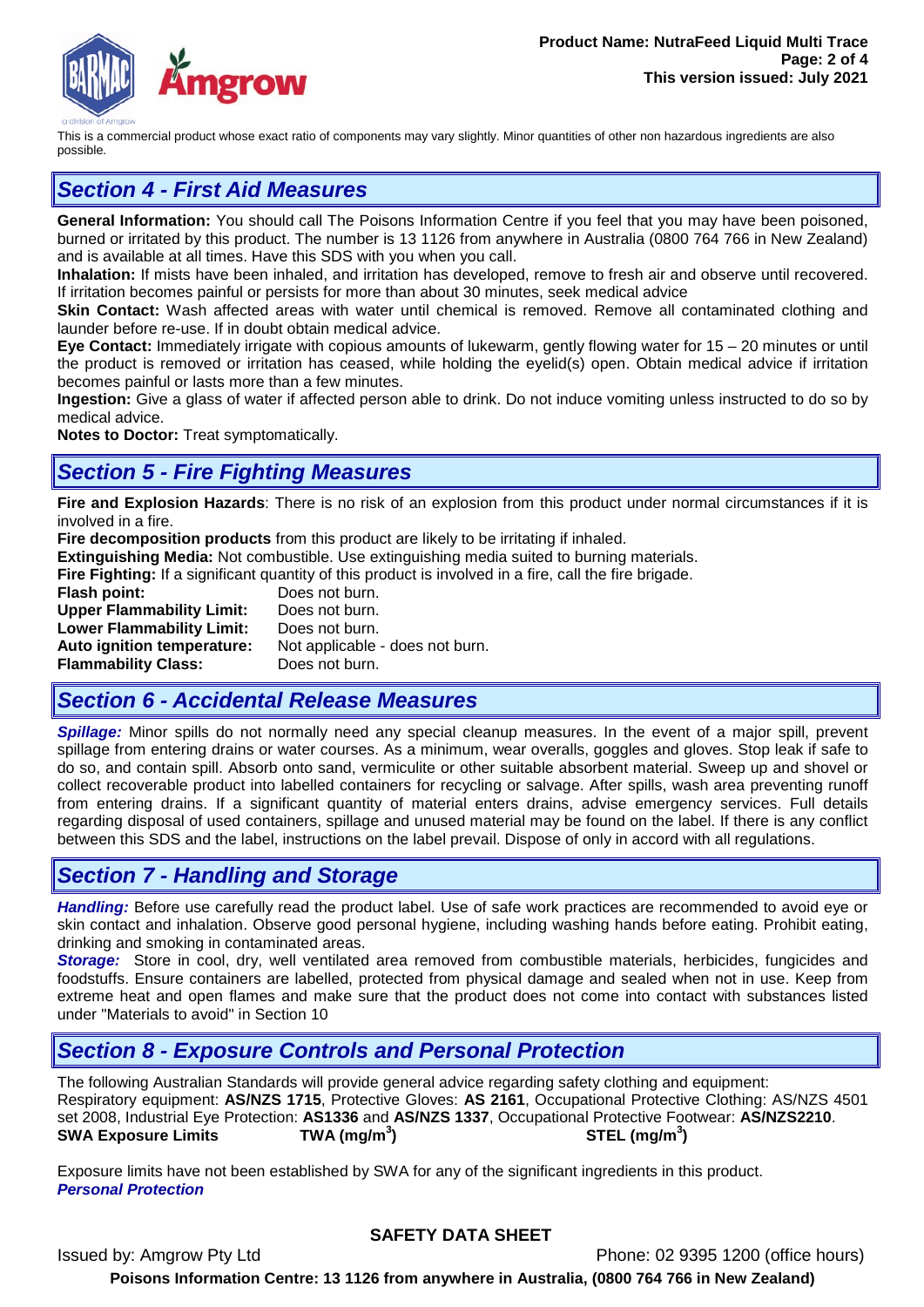

No special equipment is usually needed when occasionally handling small quantities. The following instructions are for bulk handling or where regular exposure in an occupational setting occurs without proper containment systems.

**Ventilation:** No special ventilation requirements are normally necessary for this product. However make sure that the work environment remains clean and that mists are minimised.

**Eye Protection:** Eye protection such as protective glasses or goggles is recommended when this product is being used.

**Skin Protection:** You should avoid contact even with mild skin irritants. Therefore you should wear suitable impervious elbow-length gloves and facial protection when handling this product. See below for suitable material types.

**Protective Material Types:** We suggest that protective clothing be made from the following: cotton, rubber, PVC. **Respirator:** Not normally necessary.

Safety deluge showers should, if practical, be provided near to where this product is being handled commercially.

# *Section 9 - Physical and Chemical Properties:*

| Green liquid<br>No appreciable odour<br>approx 100°C<br>approx $0^{\circ}$ C<br>No specific data. Expected to be low at 100°C.<br>Negligible at normal ambient temperatures.<br>Not relevant<br>1.31 @ $20^{\circ}$ C<br>Completely soluble/miscible<br>1.6<br>Negligible at normal ambient temperatures. |
|-----------------------------------------------------------------------------------------------------------------------------------------------------------------------------------------------------------------------------------------------------------------------------------------------------------|
| Not applicable.<br>Not applicable - does not burn.                                                                                                                                                                                                                                                        |
|                                                                                                                                                                                                                                                                                                           |

# *Section 10 - Stability and Reactivity*

**Reactivity:** This product is unlikely to react or decompose under normal storage conditions. **Conditions to Avoid:** Keep containers tightly closed. **Incompatibilities:** No particular incompatibilities

**Fire Decomposition:** May evolve toxic fumes when heated to decomposition

**Polymerisation:** This product will not undergo polymerisation reactions.

# *Section 11 - Toxicological Information*

### **Local Effects:**

**Target Organs:** There is no data to hand indicating any particular target organs.

### *Potential Health Effects*

**Ingestion**: Ingestion of large amounts may cause stomach cramp and nausea

**Eye Contact:** Highly irritating

**Skin:** May cause moderate irritation.

**Inhalation:** If the product is present in high concentrations, it may cause mild irritation to the nose or throat. **Chronic Effects:** Repeated or prolonged contact with dilute solutions may cause skin irritation.

**Toxicity Data:** No LD50 data available for this product.

### **Carcinogen Status:**

**SWA:** No significant ingredient is classified as carcinogenic by SWA. **NTP:** No significant ingredient is classified as carcinogenic by NTP. **IARC:** No significant ingredient is classified as carcinogenic by IARC

### *Classification of Hazardous Ingredients*

.

Ingredient **Risk Phrases** 

No ingredient mentioned in the HSIS Database is present in this product at hazardous concentrations.

### **SAFETY DATA SHEET**

Issued by: Amgrow Pty Ltd Phone: 02 9395 1200 (office hours)

**Poisons Information Centre: 13 1126 from anywhere in Australia, (0800 764 766 in New Zealand)**